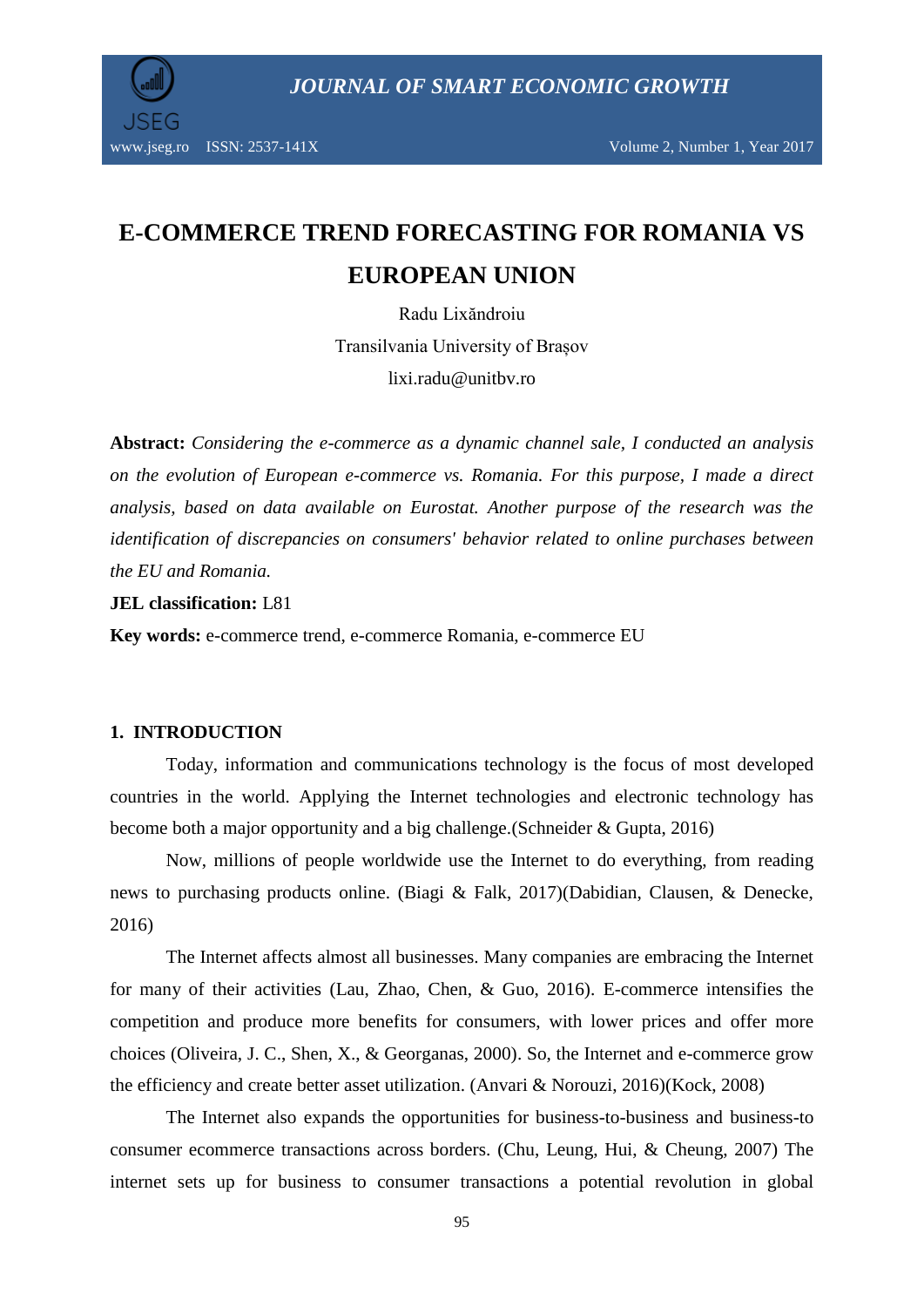

commerce: the individualization of trade using an expanded consumer marketplace. (Huang & Kuo, 2012)

Over the past few decades, studies have considered R&D as a proxy variable for knowledge capital in the examination of the relationship between knowledge capital and productivity. (Anvari & Norouzi, 2016)

Information and communication affect also the supply and the demand. ICT affects the economic behavior of consumers through the utility function on the demand side and the producer treatment on the supply side. (Qu, Pinsonneault, Tomiuk, Wang, & Liu, 2015)(Samiee, 2008)

In their article *The impact of e-commerce and R&D on economic development in some selected countries,* Rana Deljavan Anvari and Davoud Norouzi investigated the impact of the e-commerce and R&D, health expenditure and government size on the GDP per capita in twenty one selected countries, namely, Austria, Belgium, Czech Republic, Denmark, Estonia, Finland, France, Germany, Greece, Hungary, Ireland, Italy, Luxembourg, Netherlands, Norway, Poland, Portugal, Slovak Republic, Slovenia, Spain, Sweden, and United Kingdom. The investigation period was 2005-2013. They showed that the explanatory variables in the selected countries played a significant role in the per capita income. (Anvari & Norouzi, 2016)

The online expenditure increase over time as more consumers become more confident with online shopping and move a larger share of their shopping online. The online shopping basket differs from a traditional basket because other types of goods do not lend themselves so easily to online trade.

Estrella Gomez-Herrera, Bertin Martens and Geomina Turlea, analyzed in their article *The drivers and impediments for cross-border e-commerce in the EU* a single EU consumer survey data set that offers some unique insights into the value and direction of online crossborder trade between EU countries. They concluded that the online expenditure increase over time as more consumers become more confident with online shopping and move a larger share of their shopping online. The online shopping basket differs from a traditional basket because other types of goods do not lend themselves so easily to online trade. (Gomez-Herrera, Martens, & Turlea, 2014)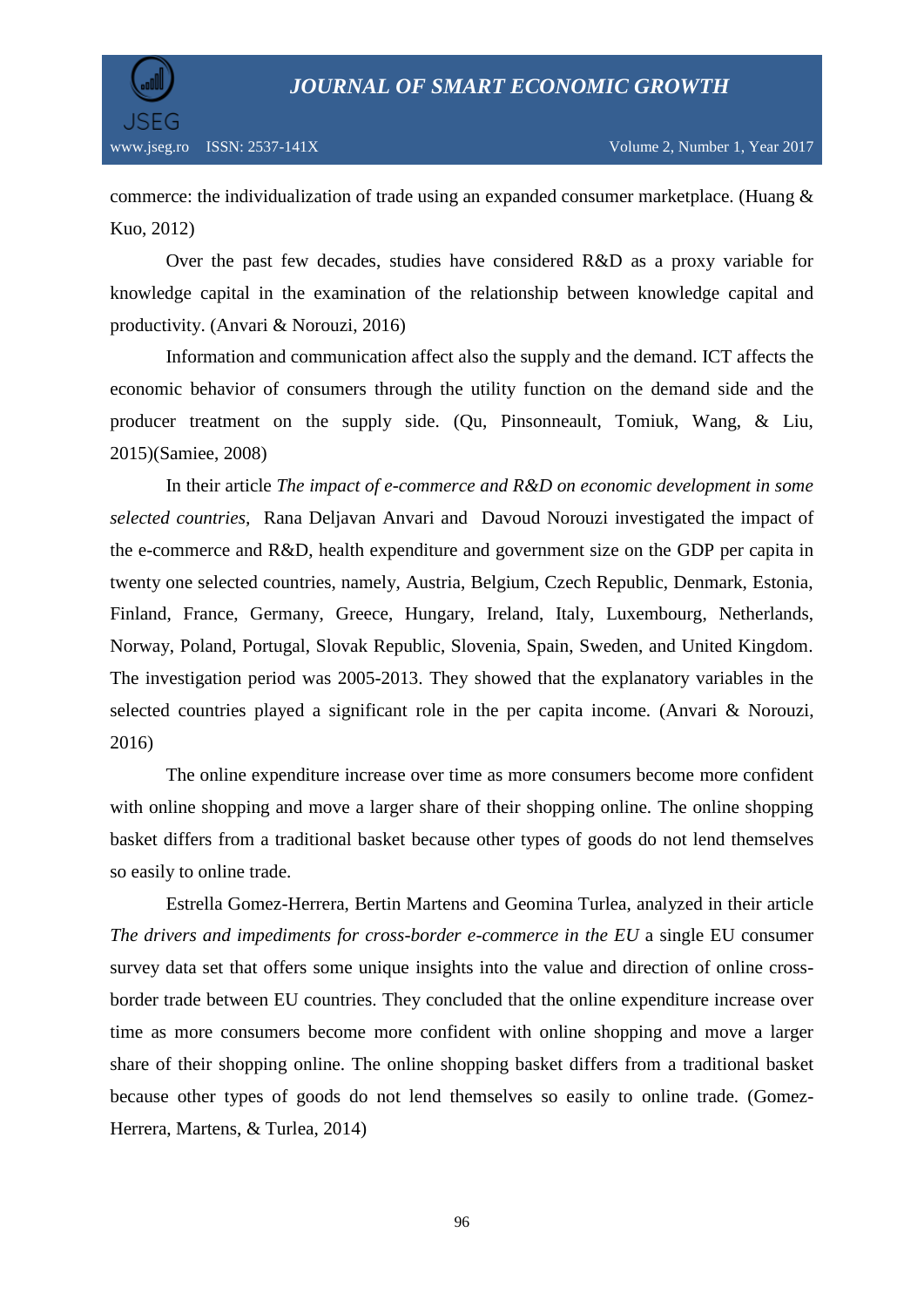

A study about *E-banking culture: A comparison of EU 27 countries and Portuguese case in the EU 27 retail banking context,* by Jaime Fonseca, shows that the customers' acceptance of online banking may be indirectly influenced by cultural differences. Jaime Fonseca concluded that citizens with higher levels of education are more likely e-banking users' that do not risk. (Fonseca, 2014)

## **2. DATA ANALYSIS**

### **2.1 Last online purchase in the last 3 months**

Source: Internet purchases by individuals [isoc\_ec\_ibuy] Last update 02.02.17

Extracted on 06.03.17

Source of data Eurostat

INDIC\_IS Last online purchase: in the last 3 months

IND\_TYPE All Individuals

UNIT Percentage of individuals

Data taken from Eurostat were processed with Tableau Public v. 10.2.

For *Last online purchase in the last 3 months* was created the dimension *Country*, with the measures *Latitude* (generated) and *Longitude* (generated). The main measure is *Last online purchase in the last 3 months.* Based on these data it was created the chart Fig. 01 - Last online purchase in the last 3 months.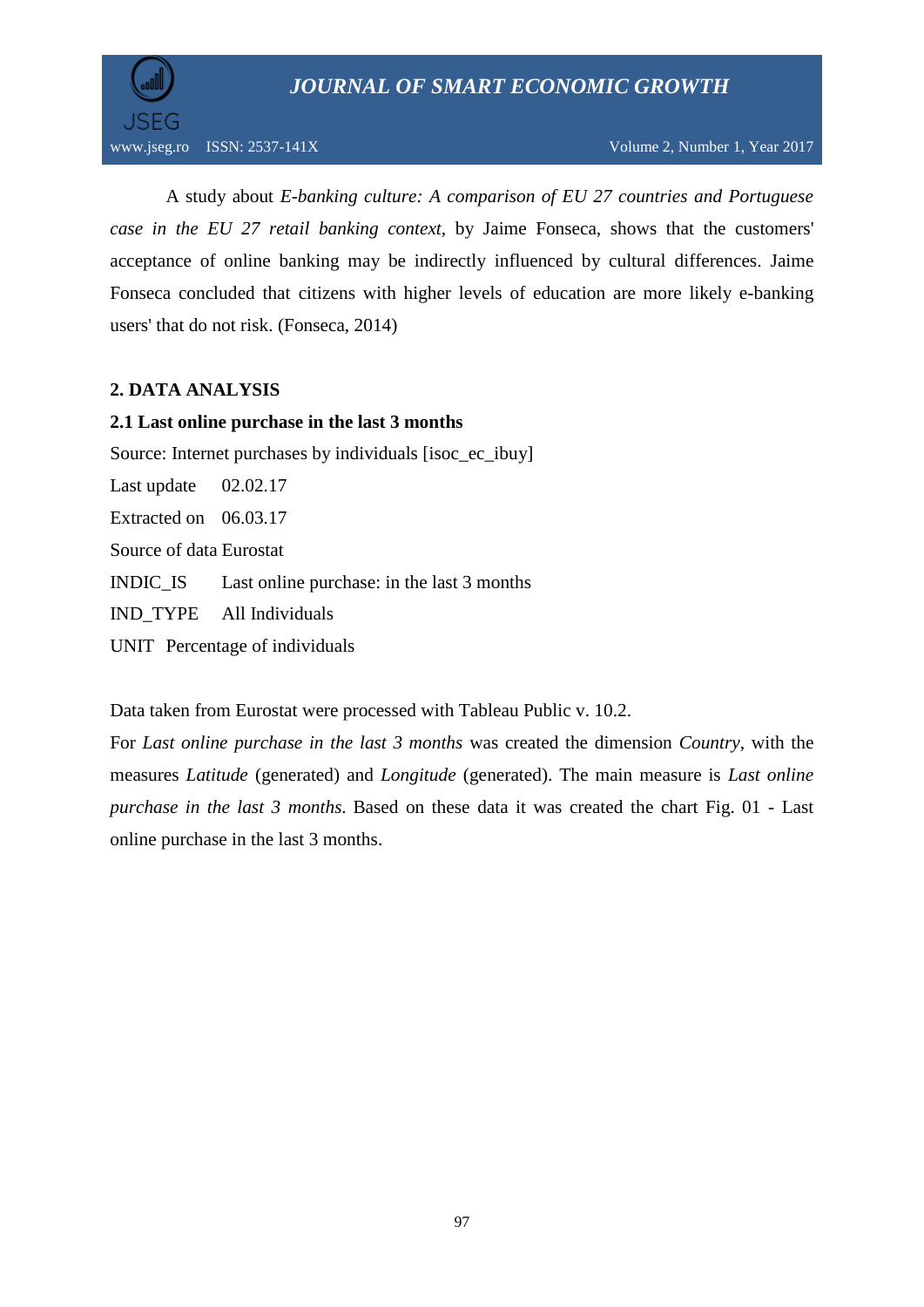



**Fig. 1 - Last online purchase in the last 3 months (updated February 2017)**

### **Forecast for** *Last online purchase in the last 3 months*

### **Options Used to Create Forecasts**

**Time series:** Year of Time **Measures:** Value of European Union (28 countries), Value of Romania

**Forecast forward:** 5 years (2017 – 2021)

**Forecast based on:** 2007 – 2016

**Ignore last:** No periods ignored

**Seasonal pattern:** None (Search for a seasonal pattern in yearly data is not supported)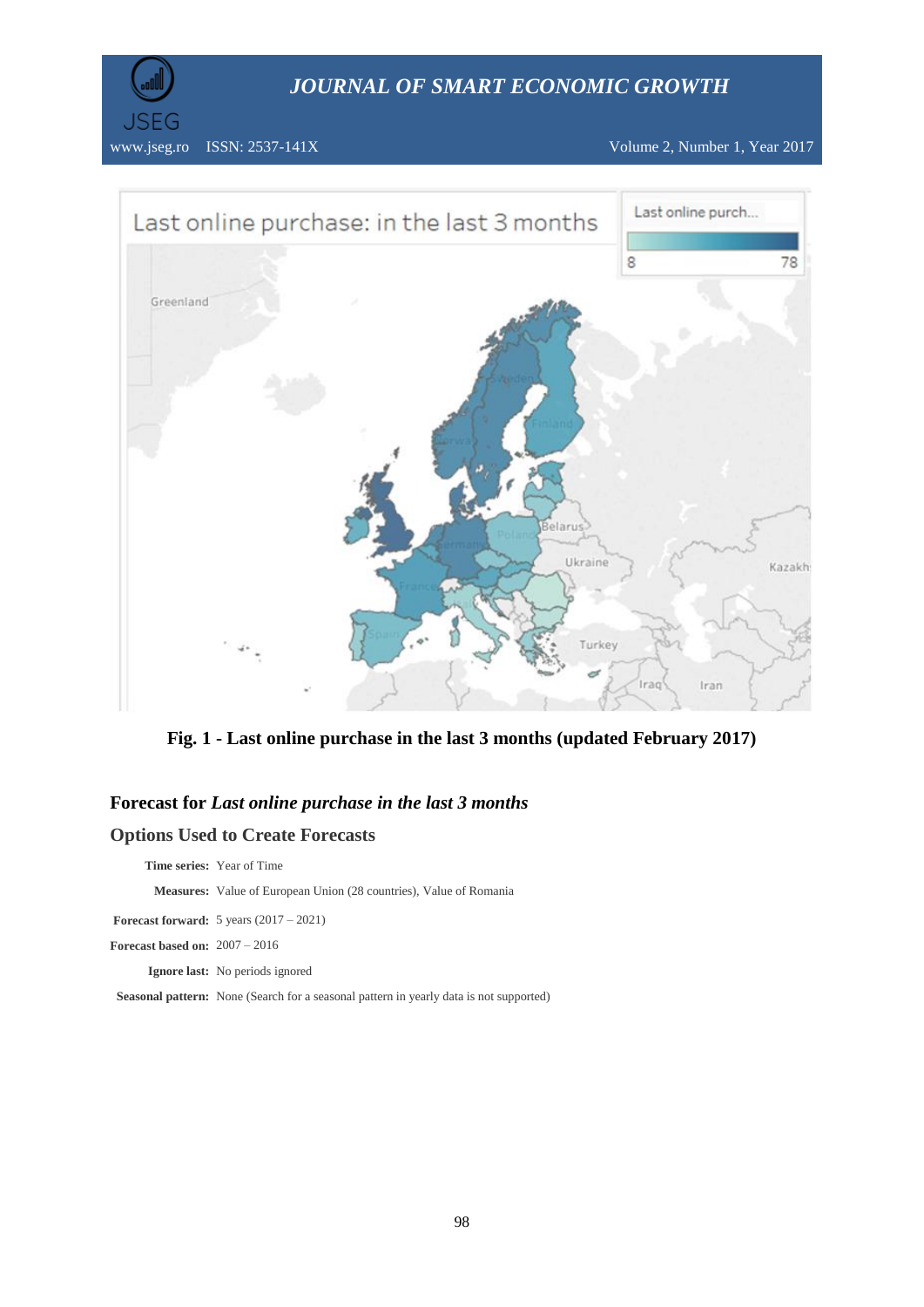

www.jseg.ro ISSN: 2537-141X Volume 2, Number 1, Year 2017

#### **Value of European Union (28 countries)**

| <b>Initial</b> | <b>Change</b><br><b>From</b><br><b>Initial</b> | <b>Seasonal Effect</b> | <b>Contribution</b> |                |
|----------------|------------------------------------------------|------------------------|---------------------|----------------|
| 2017           | $2017 -$<br>2021                               | High<br>Low            | <b>Trend Season</b> | <b>Ouality</b> |
| $47 \pm 4$     | Q                                              | None                   | 100.0%<br>$0.0\%$   | Ok             |

#### **Value of Romania**

| <b>Initial</b> | <b>Change</b><br><b>From</b><br><b>Initial</b> | <b>Seasonal Effect</b> |     |        | <b>Contribution</b> |                |
|----------------|------------------------------------------------|------------------------|-----|--------|---------------------|----------------|
| 2017           | $2017 -$<br>2021                               | <b>High</b>            | Low |        | <b>Trend Season</b> | <b>Ouality</b> |
| $+2$           | 3                                              | None                   |     | 100.0% | $0.0\%$             | Poor           |

All forecasts were computed using exponential smoothing.

#### **Value of European Union (28 countries)**

| <b>Model</b>           |                     |  | <b>Quality Metrics</b> |          |  |                |  | <b>Smoothing Coefficients</b> |  |                                                |
|------------------------|---------------------|--|------------------------|----------|--|----------------|--|-------------------------------|--|------------------------------------------------|
| Level                  | <b>Trend Season</b> |  |                        |          |  |                |  |                               |  | <b>RMSE MAE MASE MAPE AIC</b> Alpha Beta Gamma |
| Additive Additive None |                     |  | $\overline{2}$         | $\sim$ 1 |  | $0.55$ 5.3% 27 |  | 0.500 0.033                   |  | 0.000                                          |

#### **Sum of Romania**

| <b>Model</b>           |  |                     | <b>Ouality Metrics</b> |  |  |                |  | <b>Smoothing Coefficients</b> |  |                                         |
|------------------------|--|---------------------|------------------------|--|--|----------------|--|-------------------------------|--|-----------------------------------------|
| Level                  |  | <b>Trend Season</b> |                        |  |  |                |  |                               |  | RMSE MAE MASE MAPE AIC Alpha Beta Gamma |
| Additive Additive None |  |                     | and the contract       |  |  | 0.84 32.0\% 12 |  | 0.500 0.000                   |  | 0.000                                   |



Fig. 2 - Forecast: Last online purchase in the last 3 months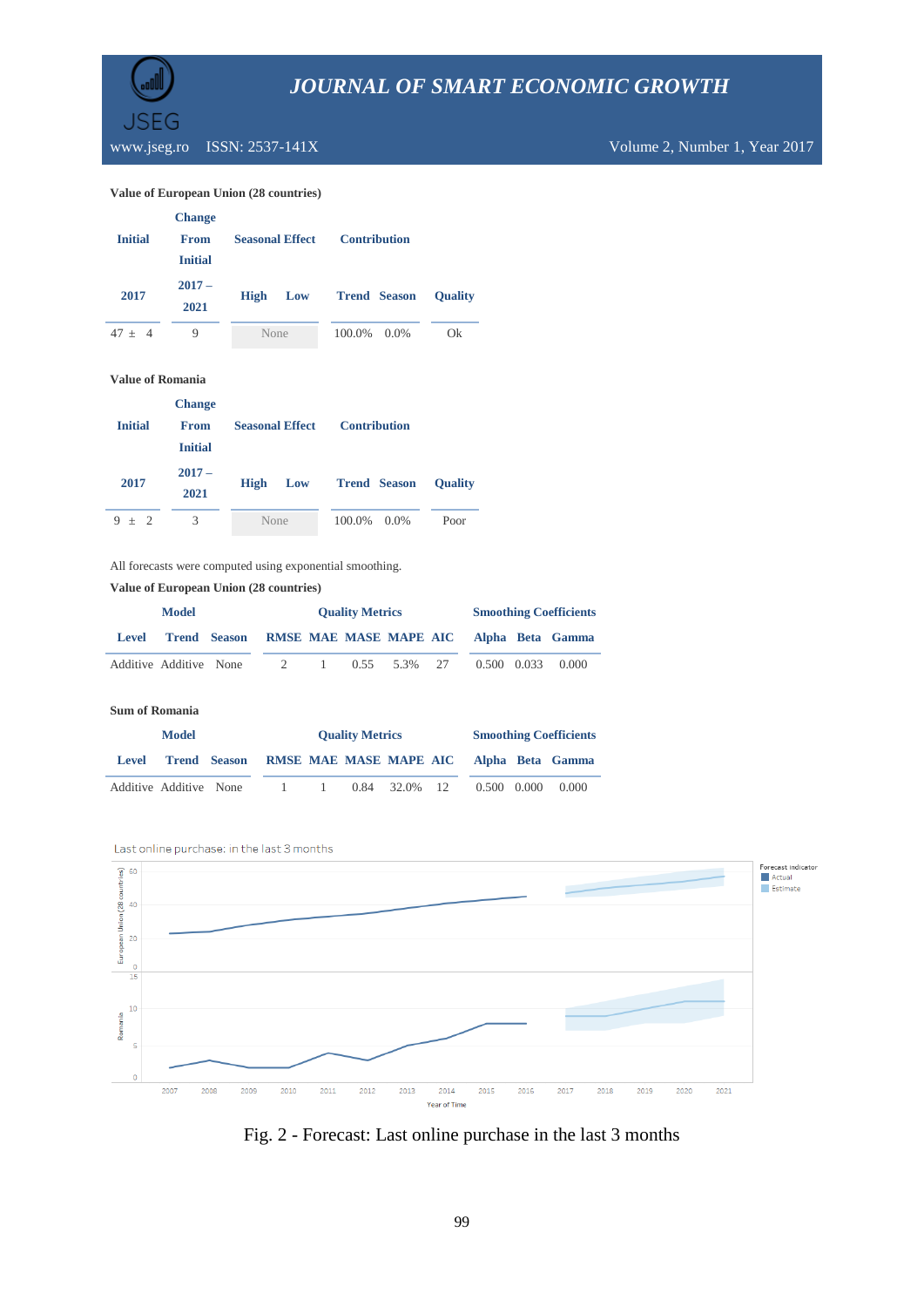

#### **Trend Lines Model for for** *Last online purchase in the last 3 months*

A linear trend model is computed for value of European Union (28 countries) (actual & forecast) given Time Year. The model may be significant at  $p \le 0.05$ .

| <b>Model formula:</b>                       | Forecast indicator*(Year of Time $+$ intercept) |
|---------------------------------------------|-------------------------------------------------|
| Number of modeled observations: 15          |                                                 |
| Number of filtered observations:            | $\Omega$                                        |
| Model degrees of freedom:                   | 4                                               |
| <b>Residual degrees of freedom (DF): 11</b> |                                                 |
| SSE (sum squared error):                    | 3.28032                                         |
| <b>MSE</b> (mean squared error):            | 0.298211                                        |
| <b>R-Squared:</b>                           | 0.998025                                        |
| <b>Standard error:</b>                      | 0.546087                                        |
| p-value (significance):                     | < 0.0001                                        |
| <b>Analysis of Variance:</b>                |                                                 |

| Field                       | DF SSE                              | MSE | p-value |
|-----------------------------|-------------------------------------|-----|---------|
| <b>Forecast indicator</b> 2 | 1.3502099 0.675105 2.26385 0.150166 |     |         |

A linear trend model is computed for value of Romania (actual & forecast) given Time Year. The model may be significant at p <= 0.05.

| <b>Model formula:</b>                       | Forecast indicator*(Year of Time $+$ intercept) |
|---------------------------------------------|-------------------------------------------------|
| Number of modeled observations: 15          |                                                 |
| Number of filtered observations:            | $\Omega$                                        |
| <b>Model degrees of freedom:</b>            | 4                                               |
| <b>Residual degrees of freedom (DF): 11</b> |                                                 |
| SSE (sum squared error):                    | 9.02188                                         |
| <b>MSE</b> (mean squared error):            | 0.820171                                        |
| <b>R-Squared:</b>                           | 0.944447                                        |
| <b>Standard error:</b>                      | 0.905633                                        |
| p-value (significance):                     | < 0.0001                                        |
| <b>Analysis of Variance:</b>                |                                                 |

| Field<br>$\sim$ $\sim$ $\sim$ $\sim$ | DF SSE                               | MSE | p-value |
|--------------------------------------|--------------------------------------|-----|---------|
| <b>Forecast indicator</b> 2          | 0.3493377 0.174669 0.212966 0.811438 |     |         |

**Individual trend lines:**

| <b>Panes</b>                                        |        | Color                     | Line                |    | <b>Coefficients</b>      |            |           |            |           |
|-----------------------------------------------------|--------|---------------------------|---------------------|----|--------------------------|------------|-----------|------------|-----------|
| <b>Row</b>                                          | Column | <b>Forecast indicator</b> | p-value             | DF | Term                     | Value      | StdErr    | t-value    | p-value   |
| European Union (28 countries) Year of Time Estimate |        |                           | $0.0002412 \quad 3$ |    | Year of Time $0.0065719$ |            | 0.0003151 | 20.8533    | 0.0002412 |
|                                                     |        |                           |                     |    | intercept                | $-233.655$ | 13.6993   | $-17.056$  | 0.000439  |
| European Union (28 countries) Year of Time Actual   |        |                           | < 0.0001            | 8  | Year of Time             | 0.0069527  | 0.000181  | 38.4229    | < 0.0001  |
|                                                     |        |                           |                     |    | intercept                | $-249.061$ | 7.37203   | $-33.7846$ | < 0.0001  |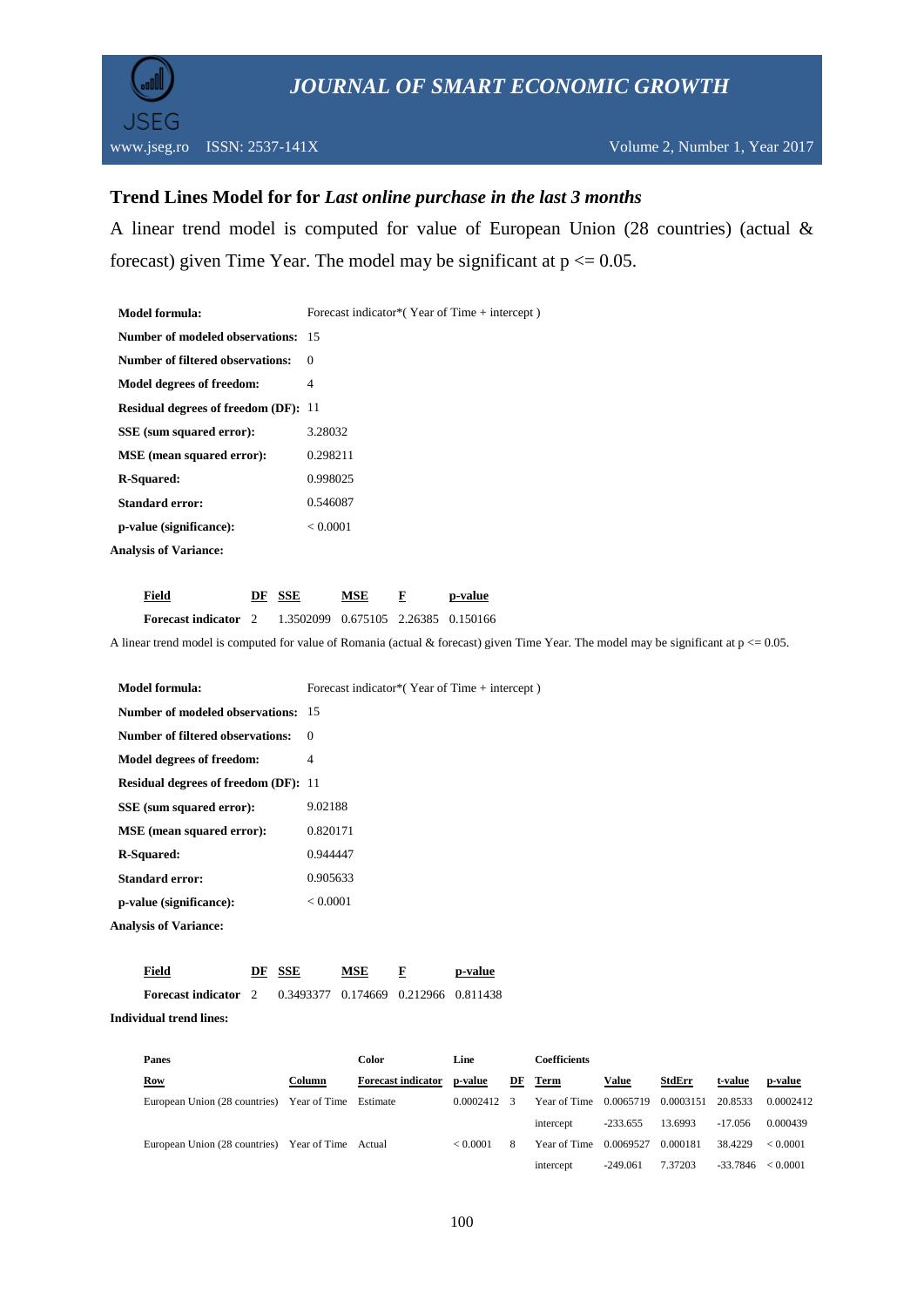

www.jseg.ro ISSN: 2537-141X Volume 2, Number 1, Year 2017

| Romania | Year of Time Estimate | 0.0138818 | 3  | Year of Time 0.0016428 0.0003164 5.19141 |          |         |          | 0.0138818          |
|---------|-----------------------|-----------|----|------------------------------------------|----------|---------|----------|--------------------|
|         |                       |           |    | intercept                                | -61.4056 | 13.7555 |          | -4.46406 0.0209364 |
| Romania | Year of Time Actual   | 0.0002583 | -8 | Year of Time 0.0019414 0.0003129 6.20403 |          |         |          | 0.0002583          |
|         |                       |           |    | intercept                                | -74.765  | 12.7484 | -5.86467 | 0.0003765          |





Fig. 3 - Trend lines: Last online purchase in the last 3 months

## **2.2 Internet use: Internet banking**

Source: E-banking and e-commerce [isoc\_bde15cbc]

Last update 02.02.17

Extracted on 06.03.17

Source of data Eurostat

INDIC\_IS Internet use: Internet banking

IND\_TYPE All Individuals

UNIT Percentage of individuals

### **Forecast for** *Internet use: Internet banking*

#### **Options Used to Create Forecasts**

**Time series:** Year of Time **Measures:** Value of European Union (28 countries), Value of Romania **Forecast forward:** 3 years (2017 – 2019) **Forecast based on:** 2007 – 2016 **Ignore last:** No periods ignored

**Seasonal pattern:** None (Search for a seasonal pattern in yearly data is not supported)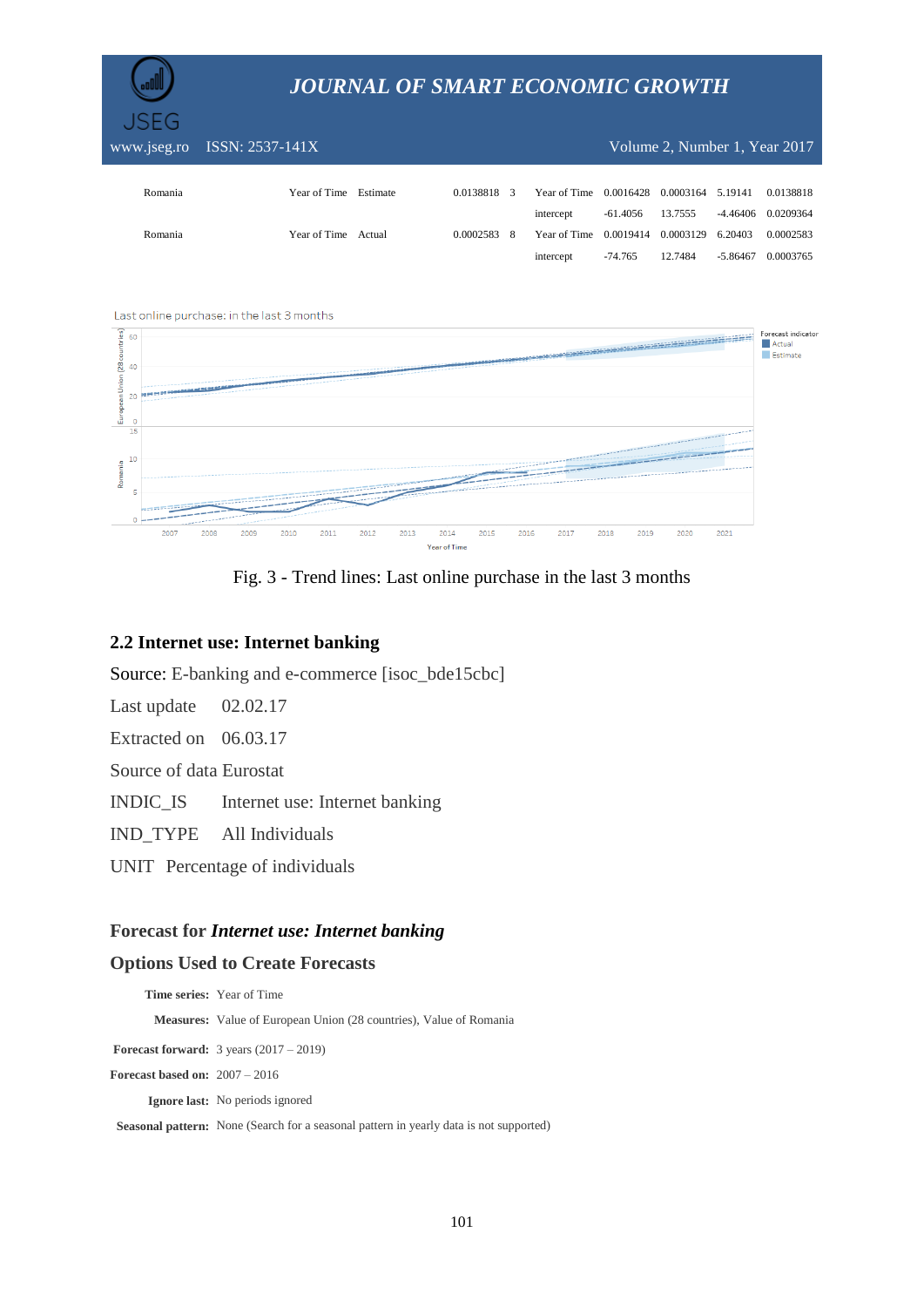

www.jseg.ro ISSN: 2537-141X Volume 2, Number 1, Year 2017

#### **Value of European Union (28 countries)**

|                | <b>Change</b>    |                        |     |                     |                     |                |
|----------------|------------------|------------------------|-----|---------------------|---------------------|----------------|
| <b>Initial</b> | <b>From</b>      | <b>Seasonal Effect</b> |     | <b>Contribution</b> |                     |                |
|                | <b>Initial</b>   |                        |     |                     |                     |                |
| 2017           | $2017 -$<br>2019 | High                   | Low |                     | <b>Trend Season</b> | <b>Ouality</b> |
| $51 + 6$       | 5                | None                   |     | 100.0%              | $0.0\%$             | Ok             |

#### **Value of Romania**

| <b>Initial</b> | <b>Change</b><br><b>From</b><br><b>Initial</b> | <b>Seasonal Effect</b> | <b>Contribution</b> |                |
|----------------|------------------------------------------------|------------------------|---------------------|----------------|
| 2017           | $2017 -$<br>2019                               | Low<br><b>High</b>     | <b>Trend Season</b> | <b>Ouality</b> |
| $5 + 1$        |                                                | None                   | 100.0%<br>0.0%      | Poor           |

All forecasts were computed using exponential smoothing.

#### **Value of European Union (28 countries)**

|                        | Model               |  | <b>Ouality Metrics</b> | <b>Smoothing Coefficients</b> |      |         |  |             |  |                                         |
|------------------------|---------------------|--|------------------------|-------------------------------|------|---------|--|-------------|--|-----------------------------------------|
| Level                  | <b>Trend Season</b> |  |                        |                               |      |         |  |             |  | RMSE MAE MASE MAPE AIC Alpha Beta Gamma |
| Additive Additive None |                     |  | $\mathcal{R}$          | $\mathcal{D}$                 | 0.62 | 5.6% 31 |  | 0.500 0.084 |  | 0.000                                   |

#### **Value of Romania**

| Model                  |                     |  | <b>Ouality Metrics</b> |                  |  |                   |  | <b>Smoothing Coefficients</b> |  |                                         |  |
|------------------------|---------------------|--|------------------------|------------------|--|-------------------|--|-------------------------------|--|-----------------------------------------|--|
| Level                  | <b>Trend Season</b> |  |                        |                  |  |                   |  |                               |  | RMSE MAE MASE MAPE AIC Alpha Beta Gamma |  |
| Additive Additive None |                     |  | $\mathbf{I}$           | $\left( \right)$ |  | $0.85$ 17.6% $-2$ |  | $0.350 \quad 0.000$           |  | 0.000                                   |  |



Internet use: Internet banking

Fig. 4 - Forecast: Internet use: Internet banking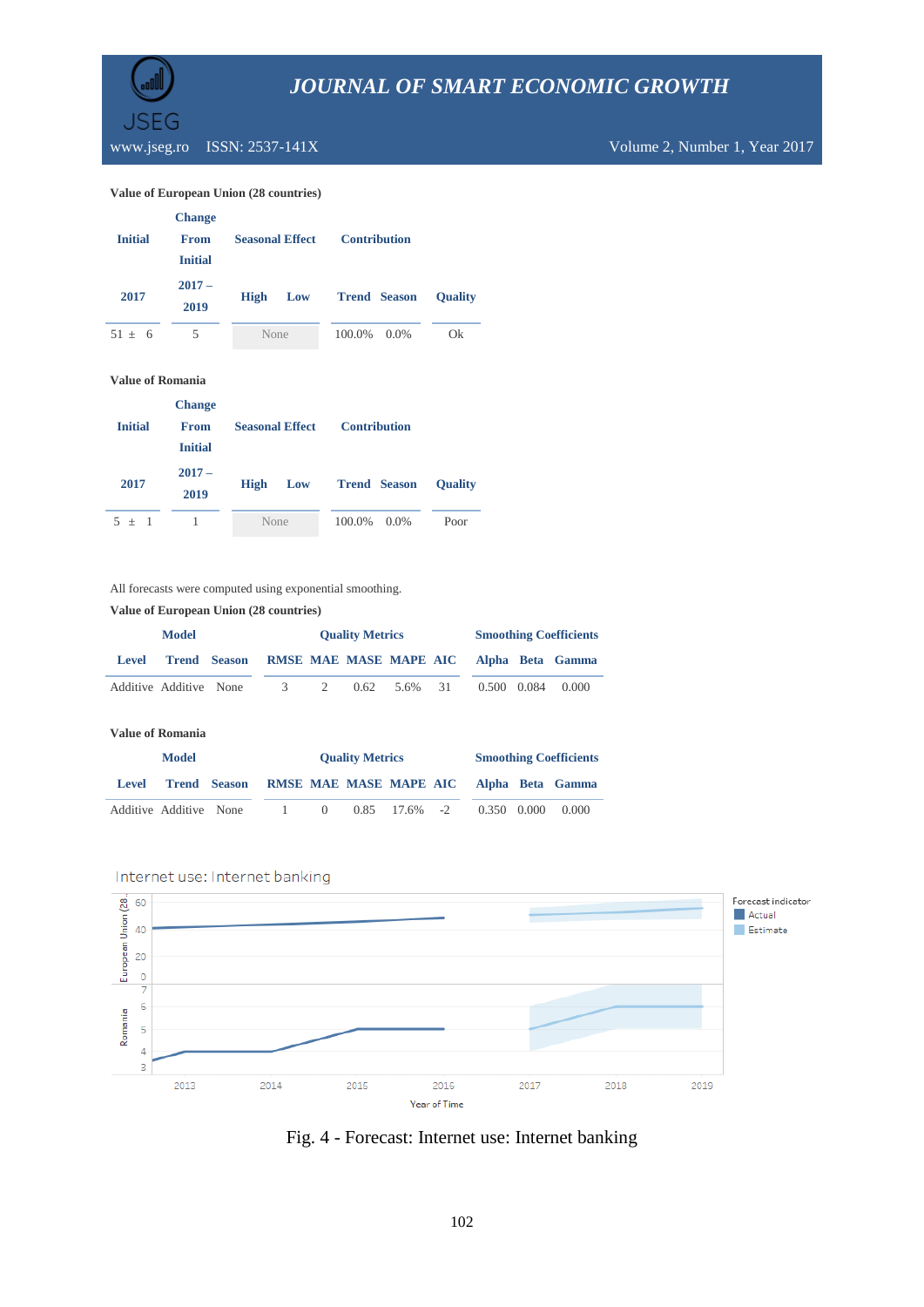

### **Trend Lines Model for** *Internet use: Internet banking*

A linear trend model is computed for value of European Union (28 countries) (actual & forecast) given Time Year. The model may be significant at  $p \le 0.05$ .

| <b>Model formula:</b>                      | Forecast indicator*(Year of Time + intercept) |
|--------------------------------------------|-----------------------------------------------|
| <b>Number of modeled observations:</b> 13  |                                               |
| <b>Number of filtered observations:</b>    | $\Omega$                                      |
| <b>Model degrees of freedom:</b>           | 4                                             |
| <b>Residual degrees of freedom (DF): 9</b> |                                               |
| SSE (sum squared error):                   | 8.12128                                       |
| <b>MSE</b> (mean squared error):           | 0.902365                                      |
| <b>R-Squared:</b>                          | 0.992598                                      |
| <b>Standard error:</b>                     | 0.949929                                      |
| p-value (significance):                    | < 0.0001                                      |
| <b>Analysis of Variance:</b>               |                                               |
|                                            |                                               |

| Field                       | DF SSE                               | MSE | p-value |
|-----------------------------|--------------------------------------|-----|---------|
| <b>Forecast indicator</b> 2 | 1.0548572 0.527429 0.584496 0.577219 |     |         |

A linear trend model is computed for value of Romania (actual & forecast) given Time Year. The model may be significant at  $p \le 0.05$ .

| <b>Model formula:</b>                      | Forecast indicator*(Year of Time + intercept) |
|--------------------------------------------|-----------------------------------------------|
| <b>Number of modeled observations: 13</b>  |                                               |
| <b>Number of filtered observations:</b>    | $\Omega$                                      |
| Model degrees of freedom:                  | 4                                             |
| <b>Residual degrees of freedom (DF): 9</b> |                                               |
| SSE (sum squared error):                   | 1.65772                                       |
| <b>MSE</b> (mean squared error):           | 0.184191                                      |
| <b>R-Squared:</b>                          | 0.933486                                      |
| <b>Standard error:</b>                     | 0.429175                                      |
| p-value (significance):                    | < 0.0001                                      |
| <b>Analysis of Variance:</b>               |                                               |

| Field                       | DF SSE                                  | MSE | p-value |
|-----------------------------|-----------------------------------------|-----|---------|
| <b>Forecast indicator</b> 2 | 0.051403879 0.0257019 0.139539 0.871604 |     |         |

**Individual trend lines:**

| Panes                                               |        | Color                      | Line        |   | <b>Coefficients</b>                      |            |         |                     |                    |
|-----------------------------------------------------|--------|----------------------------|-------------|---|------------------------------------------|------------|---------|---------------------|--------------------|
| <b>Row</b>                                          | Column | Forecast indicator p-value |             |   | DF Term                                  | Value      | StdErr  | t-value             | p-value            |
| European Union (28 countries) Year of Time Estimate |        |                            | 0.0731864 1 |   | Year of Time 0.0068493 0.0007909 8.66025 |            |         |                     | 0.0731864          |
|                                                     |        |                            |             |   | intercept                                | -241.879   | 34.089  |                     | -7.09551 0.0891344 |
| European Union (28 countries) Year of Time Actual   |        |                            | < 0.0001    | 8 | Year of Time 0.0069195 0.0003006 23.0207 |            |         |                     | < 0.0001           |
|                                                     |        |                            |             |   | intercept                                | $-243.908$ | 12.2456 | $-19.9181 < 0.0001$ |                    |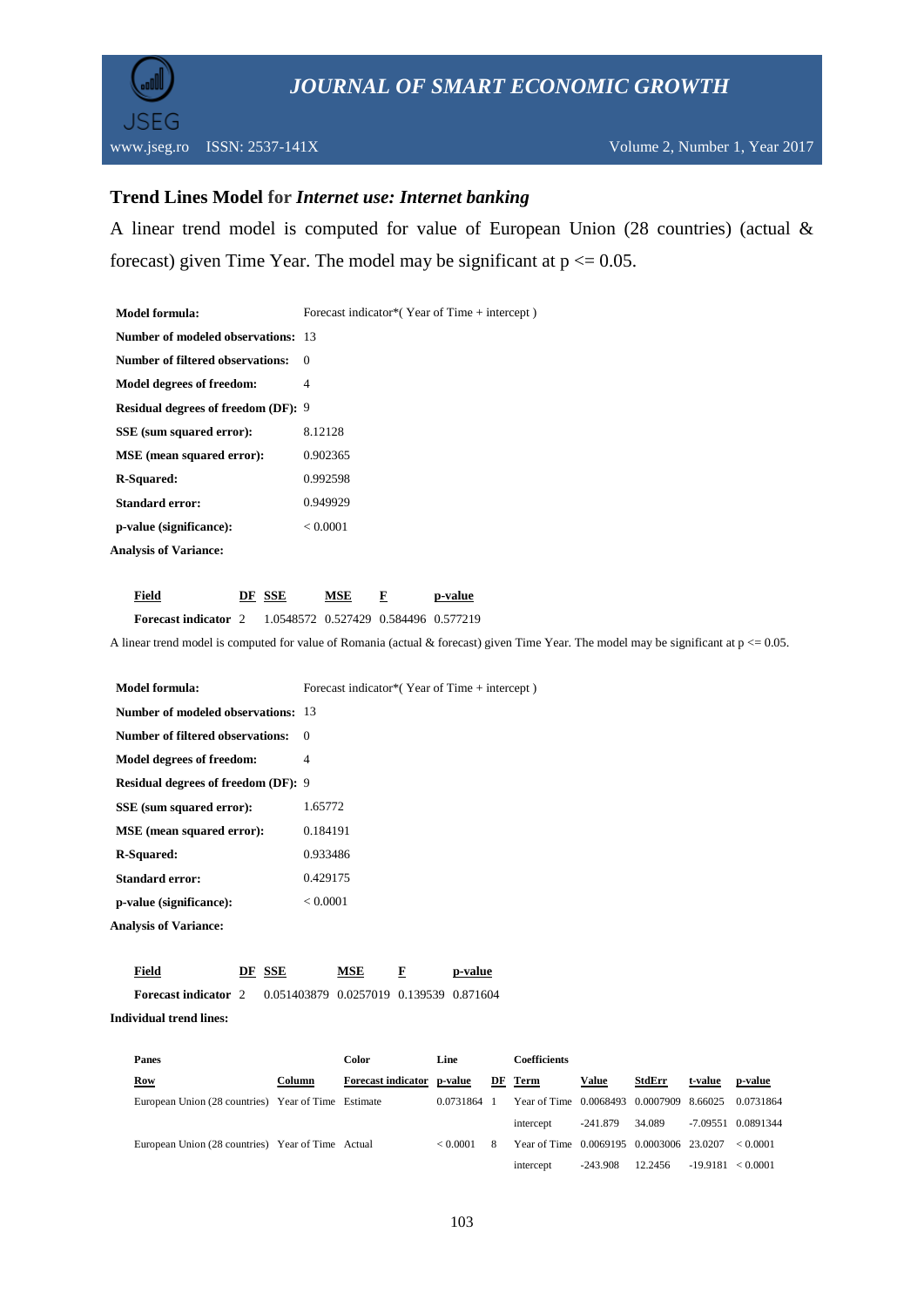

www.jseg.ro ISSN: 2537-141X Volume 2, Number 1, Year 2017

| Romania | Year of Time Estimate | 0.333333 |   | Year of Time 0.0013699 0.0007909 1.73205 0.333333 |                 |                                           |                   |  |
|---------|-----------------------|----------|---|---------------------------------------------------|-----------------|-------------------------------------------|-------------------|--|
|         |                       |          |   | intercept                                         | -53.3758 34.089 |                                           | -1.56578 0.361831 |  |
| Romania | Year of Time Actual   | < 0.0001 | 8 | Year of Time 0.0009956 0.0001301 7.6505           |                 |                                           | < 0.0001          |  |
|         |                       |          |   | intercept                                         |                 | -37.1473   5.30172   -7.00666   0.0001119 |                   |  |

#### Internet use: Internet banking



Fig. 5 - Trend lines: Internet use: Internet banking

### **2.3 Consumers' behaviour related to online purchases**

Factors influencing consumers' behaviour related to online purchases identified by Eurostat are:

B1- Individuals used information from several retailer, producer or service provider websites every time or almost every time before buying/ordering online

B2 - Individuals used price or product comparison websites or apps every time or almost every time before buying/ordering online

B3 - Individuals used customer reviews on websites or blogs every time or almost every time before buying/ordering online

B4 - Individuals used information from several retailer, producer or service provider websites some times before buying/ordering online

B5 - Individuals used price or product comparison websites or apps some times before buying/ordering online

B6 - Individuals used customer reviews on websites or blogs some times before buying/ordering online

B7 - Individuals used information from several retailer, producer or service provider websites rarely or never before buying/ordering online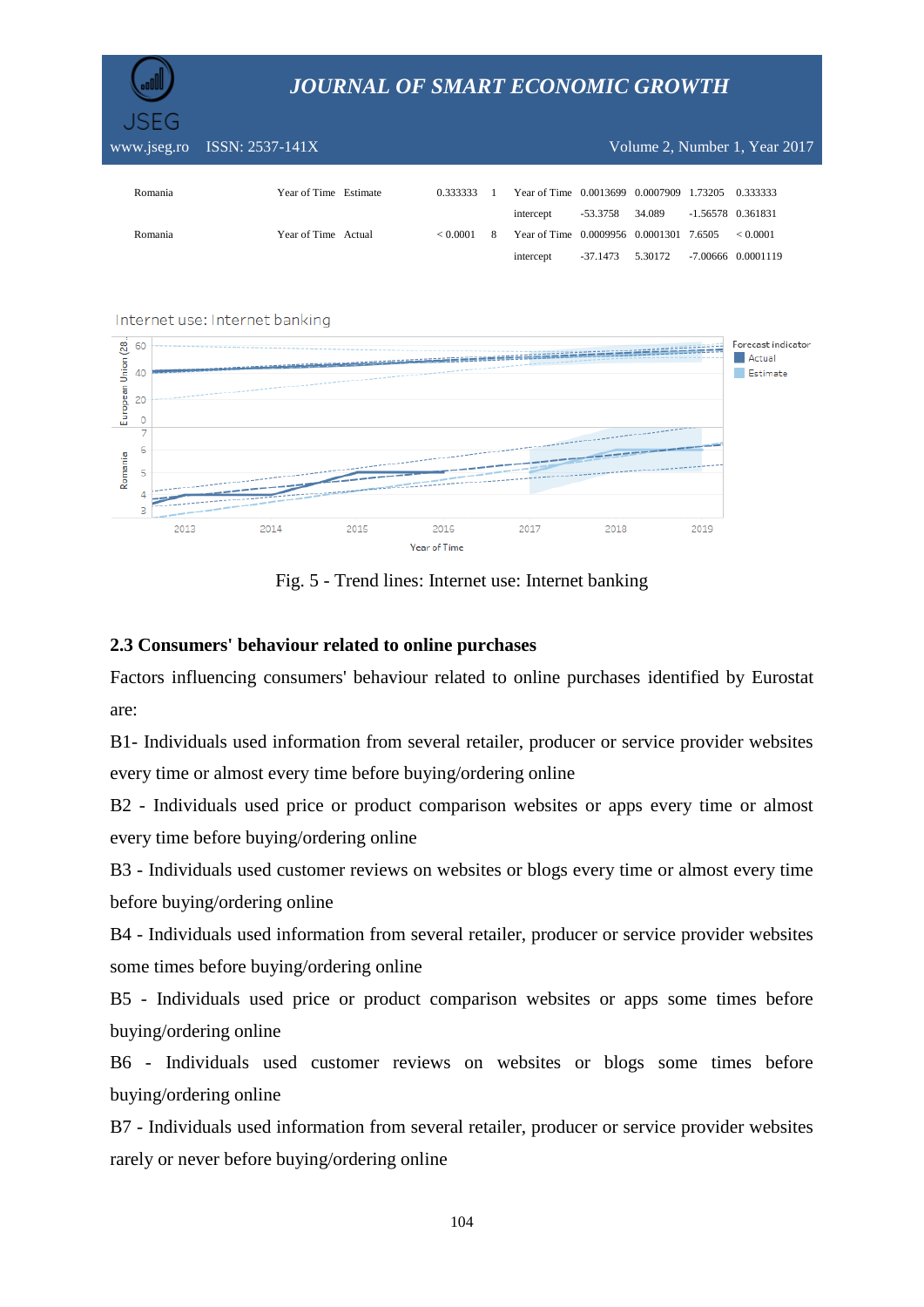

B8 - Individuals used price or product comparison websites or apps rarely or never before buying/ordering online

B9 - Individuals used customer reviews on websites or blogs rarely or never before buying/ordering online

B10 - Individuals bought/ordered online by clicking/buying straightaway through an advertisement on a social media website or app

B11 - Individuals did not buy/order online by clicking/buying straightaway through an advertisement on a social media website or app

Source: Consumers' behaviour related to online purchases [isoc\_ec\_ibhv]

Last update 02.02.17

Extracted on 06.03.17

Source of data Eurostat

IND\_TYPE All Individuals

TIME 2016

UNIT Percentage of individuals



Consumers' behaviour related to online purchases (2016)

Fig. 06 - Consumers' behavior related to online purchases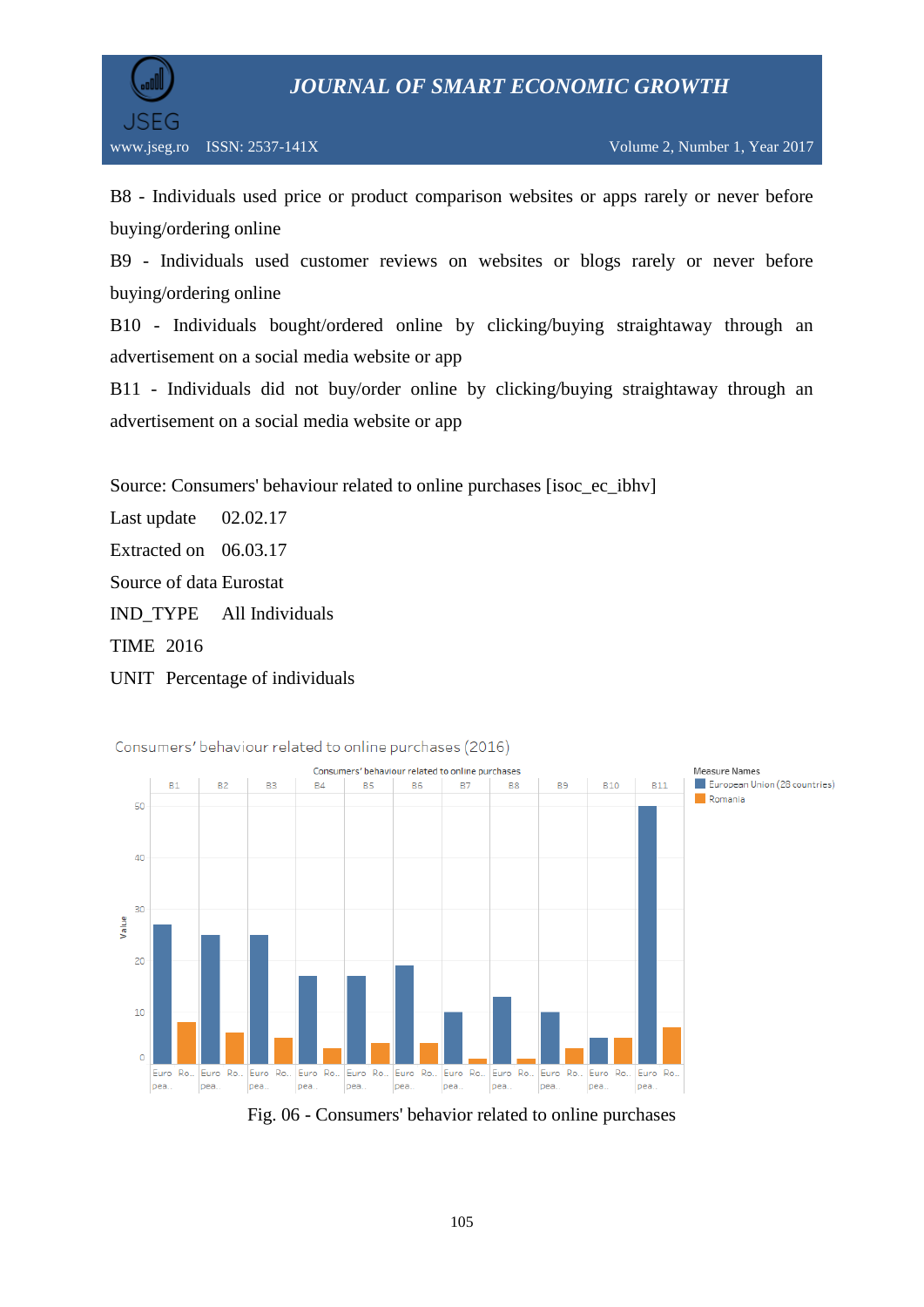

## **CONCLUSION**

In this paper, is described the result of a forecasting for online purchase (using *Last online purchase in the last 3 months* indicator). The results show a growth for *percentage of individuals* - *Last online purchase in the last 3 months* from 45 (2016) to 57 (2021) for EU28. Also, a growth is for Romania from 8 (2016) to 11 (2021).

A forecasting for *Internet use: Internet banking* shows a growth for *percentage of individuals* from 49 (2016) to 56 (2021) for EU28 and for Romania from 5 (2016) to 6 (2019).

The comparison between EU28 and Romania for *Consumers' behavior related to online purchases* shows big differences for Romanian's behavior related to online purchases.

The results (for 2016) indicate that Romanians *buy/order online by clicking/buying straightaway through an advertisement on a social media website or app* more than EU28 citizens (Romania -7%; EU28 - 50%); EU28 citizens *used information from several retailer, producer or service provider websites every time or almost every time before buying/ordering online* more than Romanians (Romania -8%; EU28 - 27%); EU28 citizens *used price or product comparison websites or apps every time or almost every time before buying/ordering online* more than Romanians (Romania - 6%; EU28 - 25%); EU28 citizens *used customer reviews on websites or blogs every time or almost every time before buying/ordering online* more than Romanians (Romania - 5%; EU28 - 25%); EU28 citizens *used information from several retailer, producer or service provider websites rarely or never before buying/ordering online* more than Romanians (Romania - 1%; EU28 - 10%); individuals both from EU28 and Romania *bought/ordered online by clicking/buying straightaway through an advertisement on a social media website or app* (Romania - 5%; EU28 - 5%).

So, e-commerce is likely to continue to contribute to economic growth in the EU and in Romania, perhaps providing a greater boost to the EU's economy than to Romania's economy. Also, Romanian's on-line purchasing habits would have to change for them to make a stronger contribution to the Romanian economy

**ACKNOWLEDGEMENT:** I wish to express my sincere thanks to Susan J. Winter PhD, Associate Dean of Research, University of Maryland, College Park, United States, for providing me suggestions for the research.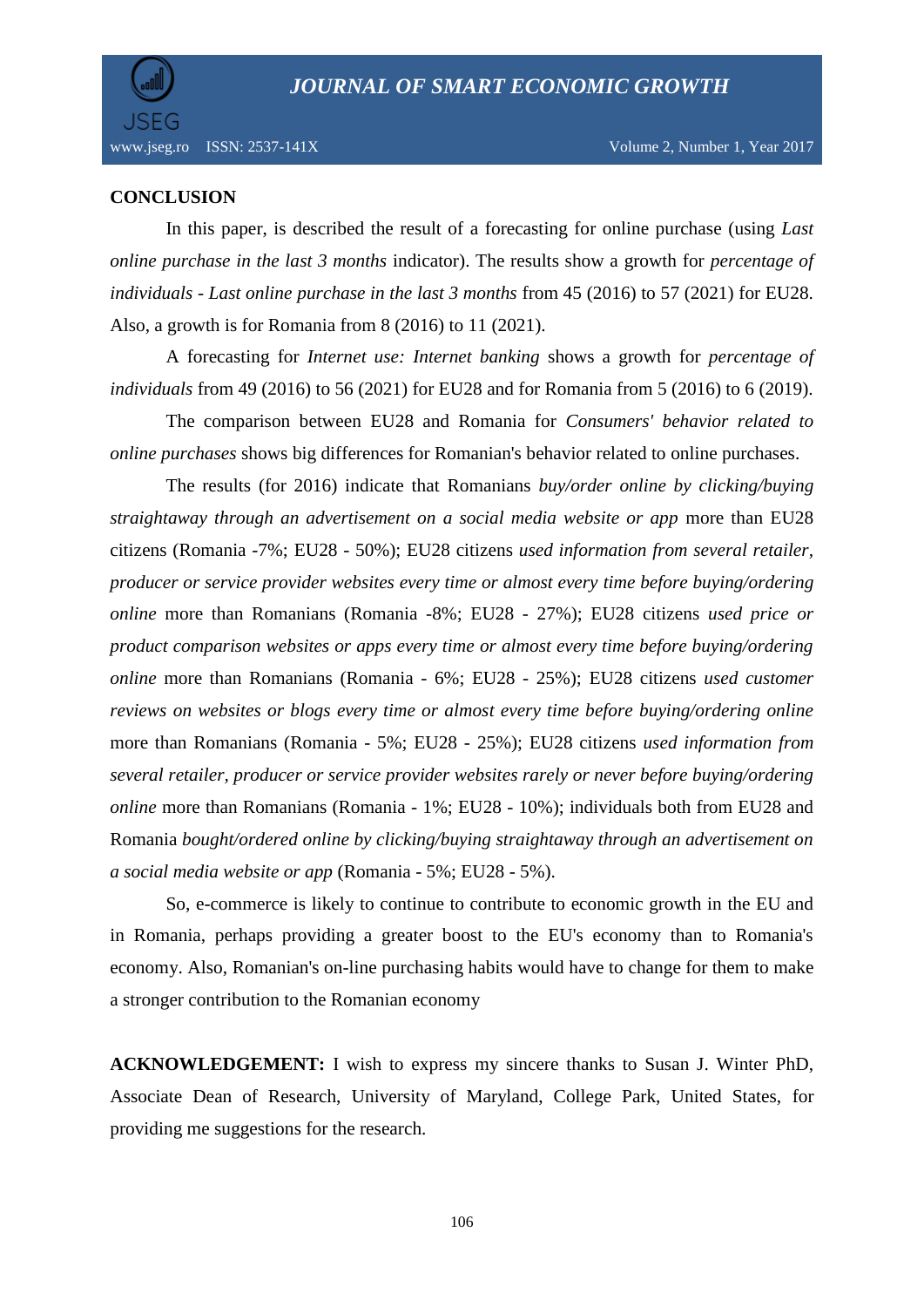

**CONFLICTS OF INTEREST AND PLAGIARISM:** The author declares no conflict of interest and plagiarism.

## **REFERENCES**

- Anvari, R. D., & Norouzi, D. (2016). The Impact of E-commerce and R&D on Economic Development in Some Selected Countries. *Procedia - Social and Behavioral Sciences*, *229*, 354–362. https://doi.org/10.1016/j.sbspro.2016.07.146
- Biagi, F., & Falk, M. (2017). The Impact of ICT and E-Commerce on Employment in Europe. *Journal of Policy Modeling*, *39*(1), 1–18. https://doi.org/10.1016/j.jpolmod.2016.12.004
- Chu, S.-C., Leung, L. C., Hui, Y. Van, & Cheung, W. (2007). Evolution of e-commerce Web sites: A conceptual framework and a longitudinal study. *Information & Management*, *44*(2), 154–164. https://doi.org/10.1016/j.im.2006.11.003
- Dabidian, P., Clausen, U., & Denecke, E. (2016). An Investigation of Behavioural and Structural Characteristics of CEP Service Providers and Freight Demand Considering Ecommerce in Germany. *Transportation Research Procedia*, *14*, 2795–2804. https://doi.org/10.1016/j.trpro.2016.05.473
- Fonseca, J. R. S. (2014). E-banking culture: A comparison of EU 27 countries and Portuguese case in the EU 27 retail banking context. *Journal of Retailing and Consumer Services*, *21*(5), 708–716. https://doi.org/10.1016/j.jretconser.2014.05.006
- Gomez-Herrera, E., Martens, B., & Turlea, G. (2014). The drivers and impediments for crossborder e-commerce in the EU. *Information Economics and Policy*, *28*(1), 83–96. https://doi.org/10.1016/j.infoecopol.2014.05.002
- Huang, Y. F., & Kuo, F. Y. (2012). How impulsivity affects consumer decision-making in ecommerce. *Electronic Commerce Research and Applications*, *11*(6), 582–590. https://doi.org/10.1016/j.elerap.2012.09.004
- Kock, N. (2008). E-Collaboration and E-Commerce in Virtual Worlds. *Knowledge Networks*, *4*(3), 308–319. https://doi.org/10.4018/978-1-59904-976-2.ch019
- Lau, R. Y. K., Zhao, J. L., Chen, G., & Guo, X. (2016). Big data commerce. *Information and Management*, *53*(8), 929–933. https://doi.org/10.1016/j.im.2016.07.008
- Oliveira, J. C., Shen, X., & Georganas, N. D. (2000). Collaborative Virtual Environment for Industrial Training and e-Commerce. *Collaborative Virtual Environment for Industrial*